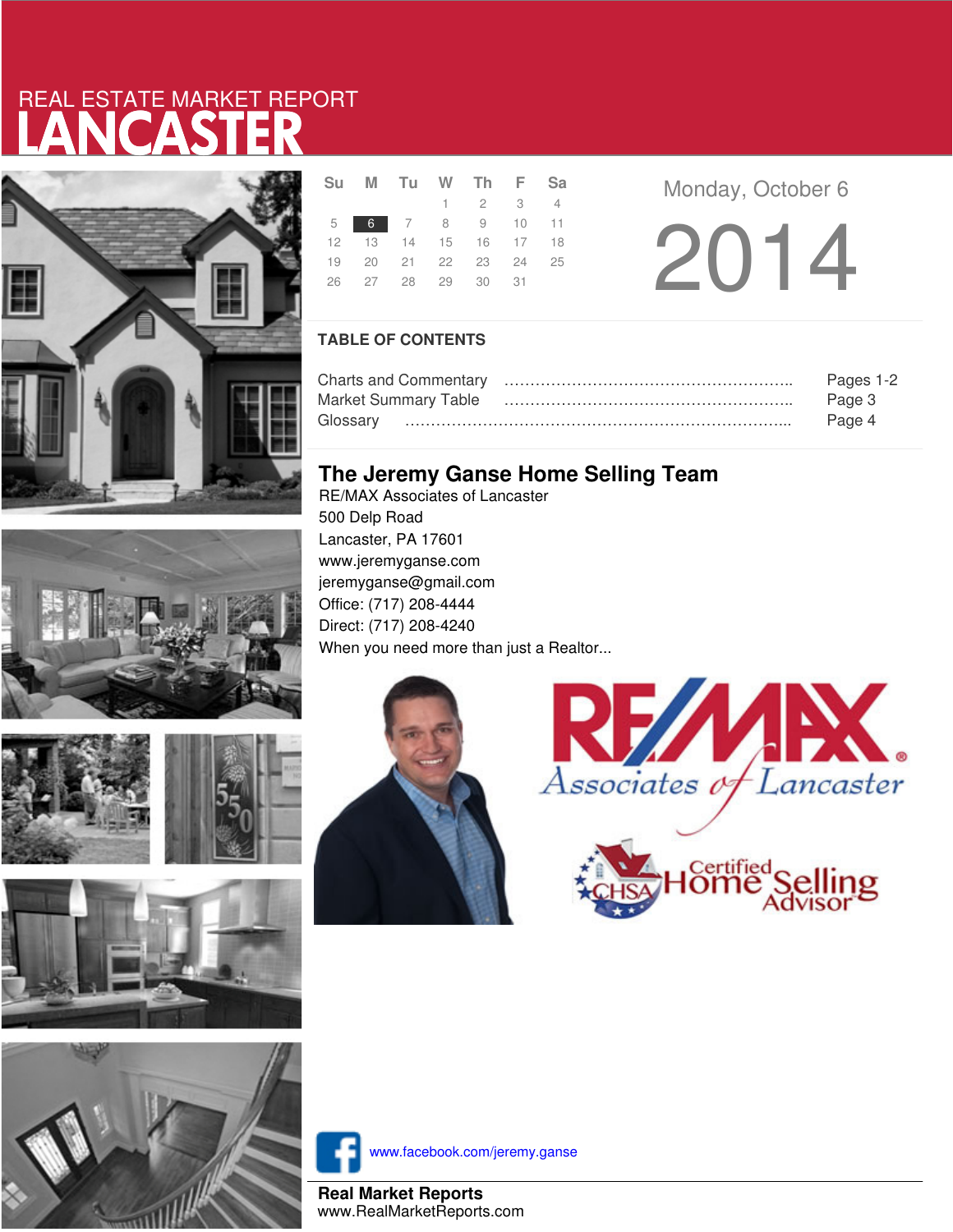

Monday, October 6, 2014

# The Jeremy Ganse Home Selling Team

jeremyganse@gmail.com RE/MAX Associates of Lancaster Office: (717) 208-4444

at the real estate market. Currently there are 708 sales pending in the market overall, leaving 2573 listings still for sale. The resulting pending ratio is 21.6% (708 divided by 3,281). So you might be asking yourself, that's great... but what exactly does it mean? I'm glad you asked! *Let's take a look*

The pending ratio indicates the supply & demand of the market. Specifically, a high ratio means that listings are in demand and quickly going to contract. Alternatively, a low ratio means there are not enough qualified buyers for the existing supply.

**"Current inventory is described as mildly active."**

Taking a closer look, we notice that the \$150K - \$200K price range has a relatively large number of contracts pending sale.

We also notice that the \$150K - \$200K price range has a relatively large inventory of properties for sale at 494 listings. The average list price (or asking price) for all properties in this market is \$245,640.





A total of 2652 contracts have closed in the last 6 months with an average sold price of \$198,659. Breaking it down, we notice that the \$150K - \$200K price range contains the highest number of sold listings.

Alternatively, a total of 1803 listings have failed to sell in that same period of time. Listings may fail to sell for many reasons such as being priced too high, having been inadequately marketed, the property was in poor condition, or perhaps the owner had second thoughts about selling at this particular time. The \$150K - \$200K price range has the highest number of off-market listings at 350 properties.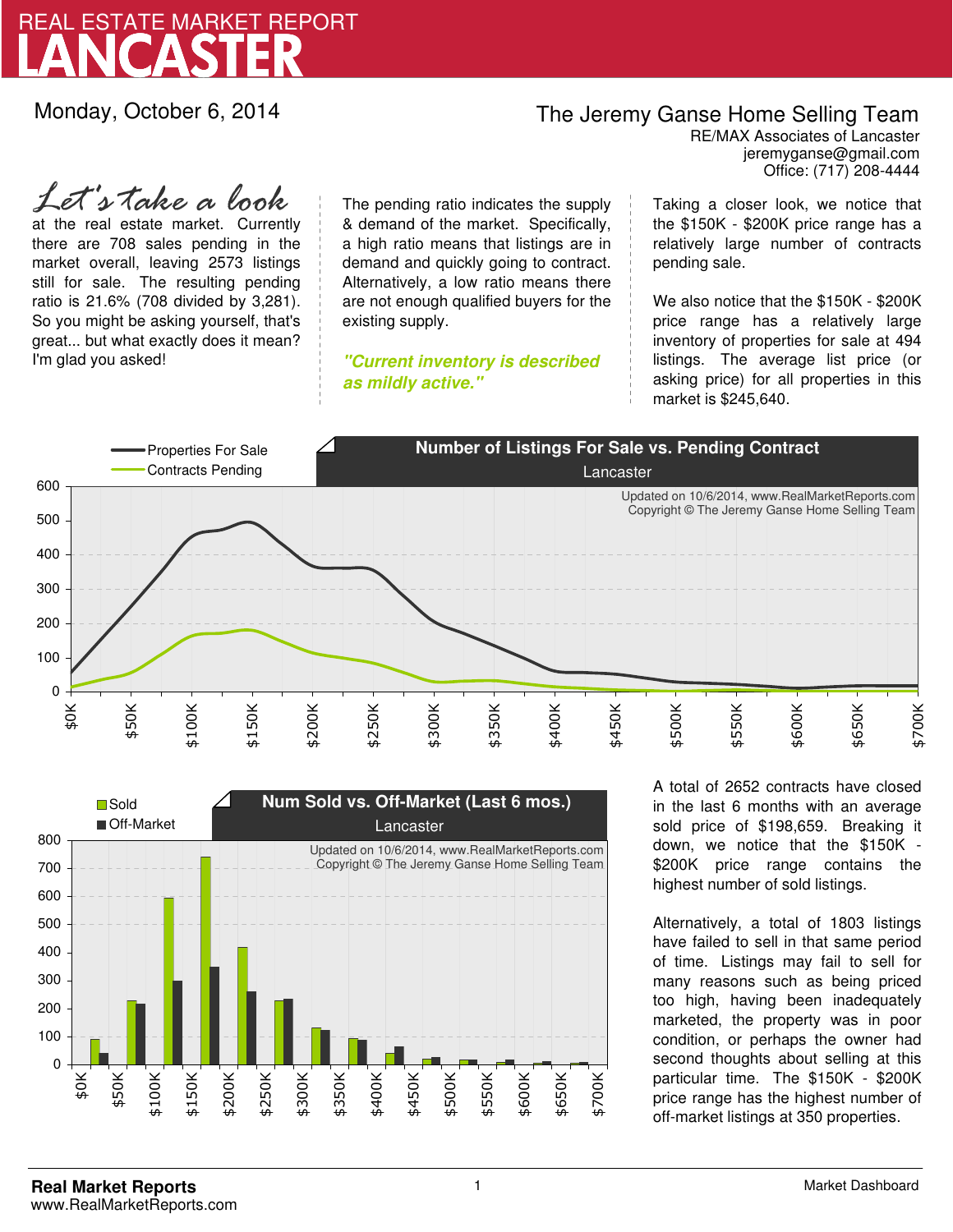# LANCASTER REAL ESTATE MARKET REPORT

## Monday, October 6, 2014

# The Jeremy Ganse Home Selling Team

jeremyganse@gmail.com RE/MAX Associates of Lancaster Office: (717) 208-4444

Looking at the chart to the right, you might be wondering why average days on market (DOM) is important. This is a useful measurement because it can help us to determine whether we are in a buyer's market (indicated by high DOM), or a seller's market (indicated by low DOM). Active listings (properties for sale) have been on the market for an average of 156 days.

Analysis of sold properties for the last six months reveals an average sold price of \$198,659 and 65 days on market. Notice that properties in the \$450K - \$500K price range have sold quickest over the last six months.

The recent history of sales can be seen in the two charts below. The average sold price for the last 30 days was \$192,778 with an average DOM of 69 days.

Since the recent DOM is greater than the average DOM for the last 6 months, it is a negative indicator for demand. It is always important to realize that real estate markets can fluctuate due to many factors, including shifting interest rates, the economy, or seasonal changes.



### **"The average list-to-sales ratio for this area is 97.3%."**

Ratios are simple ways to express the difference between two values such as list price and sold price. In our case, we typically use the list-to-sale ratio to determine the percentage of the final list price that the buyer ultimately paid. It is a very common method to help buyers decide how much to offer on a property.

Analysis of the absorption rate indicates an inventory of 5.8 months based on the last 6 months of sales. This estimate is often used to determine how long it would take to sell off the current inventory of properties if all conditions remained the same. It is significant to mention that this estimate does not take into consideration any additional properties that will come onto the market in the future.



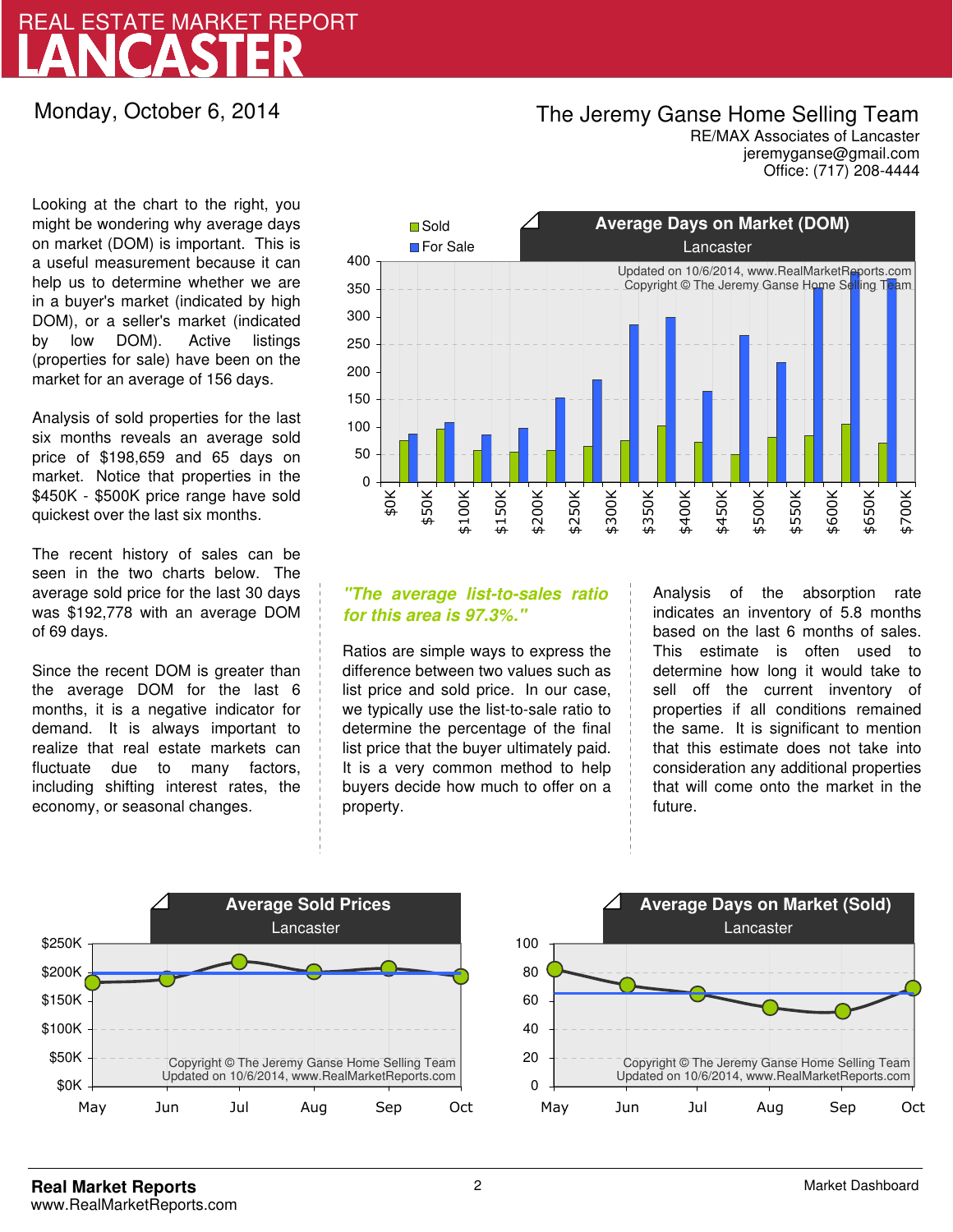# LANCASTER REAL ESTATE MARKET REPORT

Monday, October 6, 2014

# The Jeremy Ganse Home Selling Team

jeremyganse@gmail.com RE/MAX Associates of Lancaster Office: (717) 208-4444

|                                    |                            | <b>Contracts Pending [2]</b> |                   |                          |                               | Off-Market in the Last 6 Months [3] |                            |                            |                   | <b>Absorption Rate</b>        |                          |                          |  |                         |      |
|------------------------------------|----------------------------|------------------------------|-------------------|--------------------------|-------------------------------|-------------------------------------|----------------------------|----------------------------|-------------------|-------------------------------|--------------------------|--------------------------|--|-------------------------|------|
|                                    |                            | For Sale <sup>[1]</sup>      |                   |                          | Sold in the Last 6 Months [4] |                                     |                            |                            |                   |                               |                          |                          |  |                         |      |
| Min.                               | <b>Price Range</b><br>Max. | <b>Total</b><br><b>Num</b>   | Avg<br><b>DOM</b> | Avg<br><b>List Price</b> | Total<br><b>Num</b>           | Pending<br>Ratio                    | <b>Total</b><br><b>Num</b> | <b>Total</b><br><b>Num</b> | Avg<br><b>DOM</b> | Avg Orig<br><b>List Price</b> | Avg<br><b>List Price</b> | Avg<br><b>Sold Price</b> |  | List to<br><b>Sales</b> | Mos. |
| \$0                                | \$49,999                   | 55                           | 87                | \$39,338                 | 14                            | 20.3%                               | 41                         | 92                         | 76                |                               | \$39,821                 | \$35,049                 |  | 88.0%                   | 3.6  |
| \$50,000                           | \$99,999                   | 249                          | 109               | \$79,313                 | 56                            | 18.4%                               | 217                        | 228                        | 96                |                               | \$84,653                 | \$80,096                 |  | 94.6%                   | 6.6  |
| \$100,000                          | \$149,999                  | 452                          | 86                | \$129,589                | 163                           | 26.5%                               | 300                        | 594                        | 57                |                               | \$131,694                | \$128,105                |  | 97.3%                   | 4.6  |
| \$150,000                          | \$199,999                  | 494                          | 99                | \$176,964                | 180                           | 26.7%                               | 350                        | 742                        | 55                |                               | \$176,320                | \$173,115                |  | 98.2%                   | 4.0  |
| \$200,000                          | \$249,999                  | 367                          | 153               | \$227,459                | 114                           | 23.7%                               | 260                        | 420                        | 58                |                               | \$226,798                | \$222,883                |  | 98.3%                   | 5.2  |
| \$250,000                          | \$299,999                  | 355                          | 186               | \$275,994                | 84                            | 19.1%                               | 234                        | 229                        | 65                |                               | \$278,222                | \$272,565                |  | 98.0%                   | 9.3  |
| \$300,000                          | \$349,999                  | 206                          | 285               | \$327,842                | 30                            | 12.7%                               | 125                        | 131                        | 76                |                               | \$331,570                | \$323,265                |  | 97.5%                   | 9.4  |
| \$350,000                          | \$399,999                  | 135                          | 299               | \$374,968                | 33                            | 19.6%                               | 88                         | 95                         | 103               |                               | \$384,221                | \$371,869                |  | 96.8%                   | 8.5  |
| \$400,000                          | \$449,999                  | 61                           | 165               | \$427,326                | 15                            | 19.7%                               | 64                         | 42                         | 74                |                               | \$432,981                | \$420,866                |  | 97.2%                   | 8.7  |
| \$450,000                          | \$499,999                  | 52                           | 267               | \$478,571                | 6                             | 10.3%                               | 26                         | 21                         | 51                |                               | \$495,024                | \$479,662                |  | 96.9%                   | 14.9 |
| \$500,000                          | \$549,999                  | 29                           | 217               | \$531,220                | $\overline{2}$                | 6.5%                                | 18                         | 17                         | 82                |                               | \$538,102                | \$518,391                |  | 96.3%                   | 10.2 |
| \$550,000                          | \$599,999                  | 22                           | 353               | \$581,573                | 6                             | 21.4%                               | 18                         | 10                         | 84                |                               | \$600,790                | \$569,340                |  | 94.8%                   | 13.2 |
| \$600,000                          | \$649,999                  | 11                           | 381               | \$617,518                | $\overline{2}$                | 15.4%                               | 11                         | $\boldsymbol{6}$           | 106               |                               | \$667,267                | \$623,167                |  | 93.4%                   | 11.0 |
| \$650,000                          | \$699,999                  | 18                           | 369               | \$683,620                | 1                             | 5.3%                                | 10                         | 7                          | 72                |                               | \$701,043                | \$681,412                |  | 97.2%                   | 15.4 |
| \$700,000                          | $\pm$                      | 67                           | 175               | \$989,013                | $\overline{c}$                | 2.9%                                | 41                         | 18                         | 156               |                               | \$1,005,599              | \$907,938                |  | 90.3%                   | 22.3 |
| <b>Market Summary &gt;&gt;&gt;</b> |                            | 2,573                        | 156               | \$245,640                | 708                           | 21.6%                               | 1,803                      | 2,652                      | 65                |                               | \$204,251                | \$198,659                |  | 97.3%                   | 5.8  |

Status = [1] A; [2] P; [3] E, L, W; [4] C

County = Lancaster

1

Property Type = Residential/Farm

Date Range = 04/07/2014 to 10/06/2014 control 1000 and the material control of Data believed to be accurate but not guaranteed.